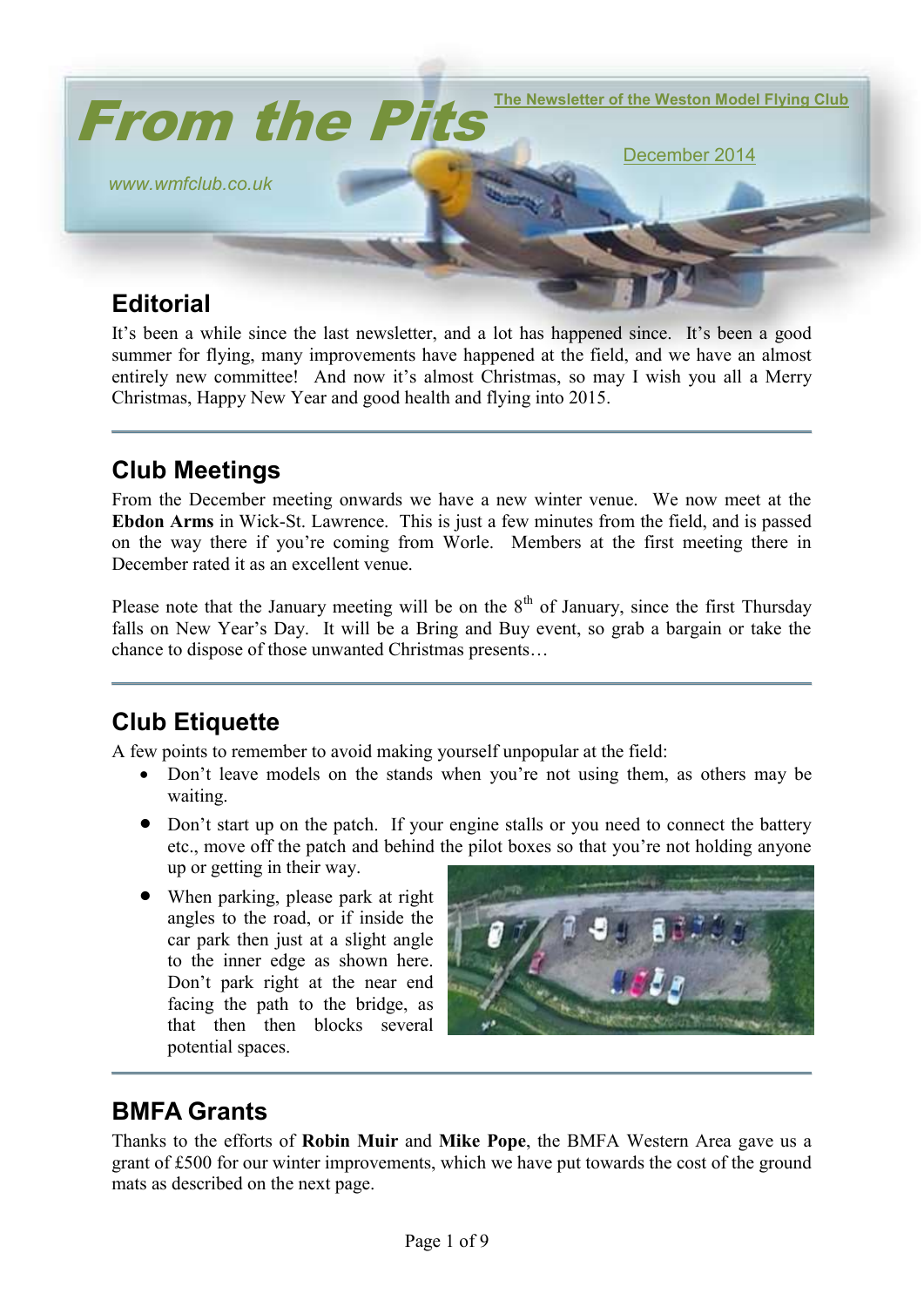## **Field Improvements**

Much progress has been made at the field this summer. We now have an uprated solar charging station with the addition of two new panels making 3 in total. The ground mats have been fitted as shown here which should stop the pits area becoming a muddy swamp as has happened in past years.



## **Club Improvements**

It is now possible to pay your club and/or BMFA fees by BACS using Internet or telephone banking. Details are on the Application form which is available from the Website (Membership Page), or phone our Membership Secretary **Richard Williams** on 07843 231790. Please remember that even if you pay by BACS you must still fill in an application form, this can be posted to Richard, or scanned and emailed.

Richard is also offering personalised membership cards this year, email him with your choice of photo or image. It will be interesting to see what some people have chosen!

## **Forum**

The club Forum continues to be well used, particularly in the run-up to the AGM! In fact we had so much traffic to the website that we had to get the bandwidth increased. Generally though everyone on the forum has been well behaved with no insults flying. Just one point however, sometimes it is not immediately apparent who someone is, so if your real name is not obvious from your username please add at least your first name in your Signature. This can be done using the **User Control Panel**, clicking on **Profile** then **Edit Signature**.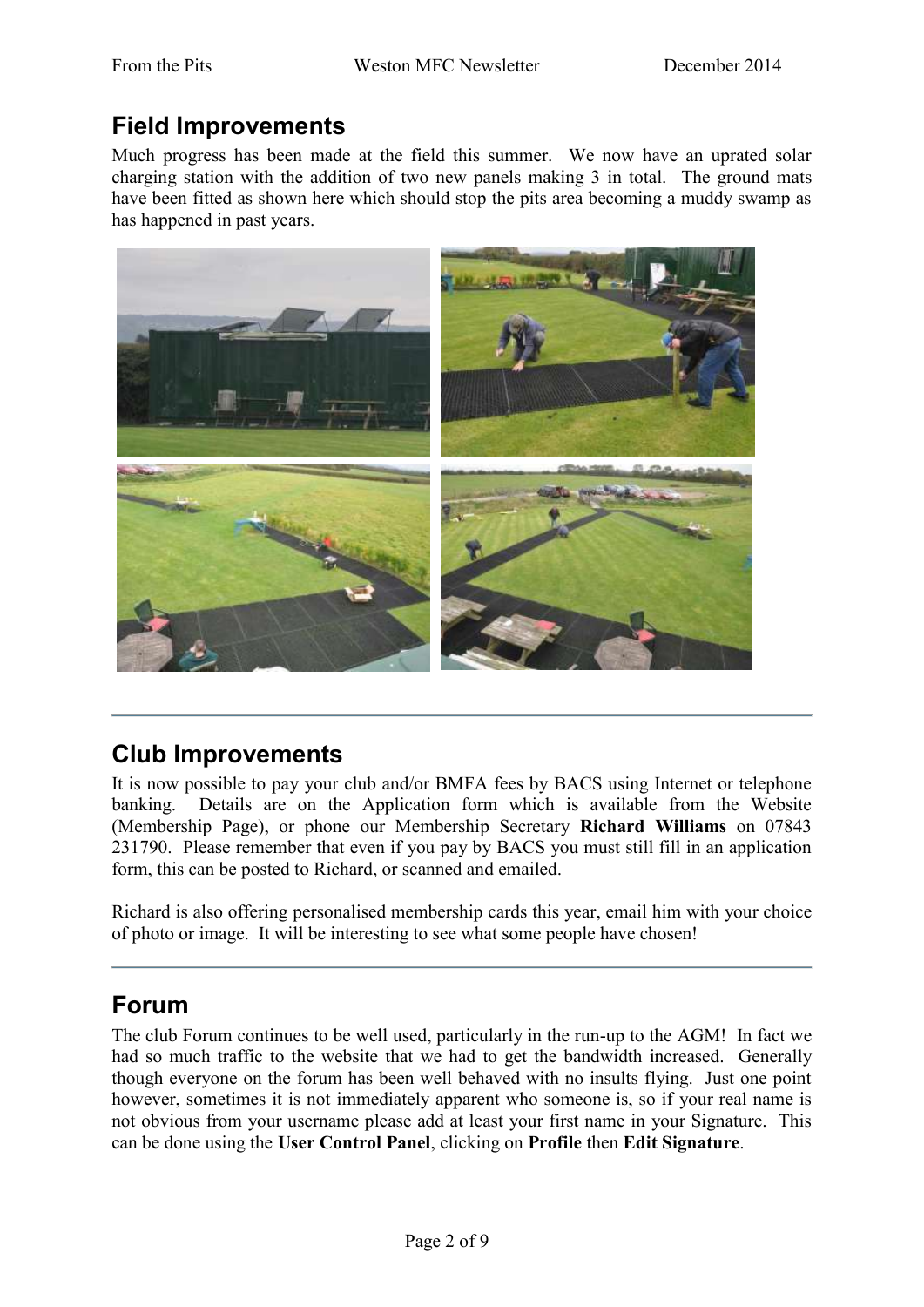# **AGM Report**

### *2015 Committee*

There have been more changes in the committee this year than for many years, with only the Vice-Chairman and Secretary positions remaining the same. **Gerry Crossman** is our new President and **John Cable** our new Chairman. Thanks were expressed to all the retiring committee members for their excellent achievements.

| <b>Title</b>          | <b>Name</b>      | <b>Phone</b> | <b>Email Address</b>           |
|-----------------------|------------------|--------------|--------------------------------|
| President             | Gerry Crossman   | 07989 313474 | gerevc@gmail.com               |
| Chairman              | John Cable       | 07969 362303 | get2johns@gmail.com            |
| Vice Chairman         | Ivan Steerment   | 07500 530095 | isteerment@gmail.com           |
| Secretary             | Ian Armstrong    | 07818 861580 | ian@ia42.com                   |
| Treasurer             | Tom Flynn        | 07960 030357 | flynnthomas@sky.com            |
| Membership Sec        | Richard Williams | 07843 231790 | rich.john.williams70@gmail.com |
| <b>Safety Officer</b> | Gordon Burch     | 01934 709611 | gorburch@hotmail.com           |

### *Other Roles*

**Robin Muir** continues as our BMFA representative, and **Pete Gifford** becomes our Auditor.

### *2015 Club Fees*

Since most of the committee were new, and there was also a member's proposal relating to the level of fees, it was decided to defer setting next year's fees until the December meeting, which was therefore an EGM.

At this meeting it was decided to leave the fees the same as last year, but to introduce, for 2015 only, a special introductory offer of £50 open to new and past members who were not in the club in 2014.

| <b>Membership Type</b>      | Club | <b>BMFA</b> | Total |
|-----------------------------|------|-------------|-------|
| New member 2015 only        | £50  | £32         | £82   |
| Adult member renewal        | £82  | f32         | £114  |
| OAPs $(65 \& over)$ renewal | f.67 | £32         | £99   |
| Juniors (below 18 years)    |      | f 1 7       | f 17  |

### *Other Points*

The Clubman of the Year award went to our departing Chairman **Mike Pope** to crown a very successful year at the helm. Equally well deserved was the award for Most Improved Flier to **Colin Coombes**.

## **Seen at the Field**

Pat Teakle's Junior 60 powered by a Taplin Twin diesel, not often seen these days. A lovely sound, although it did take quite a bit of starting, and model diesel is very expensive.

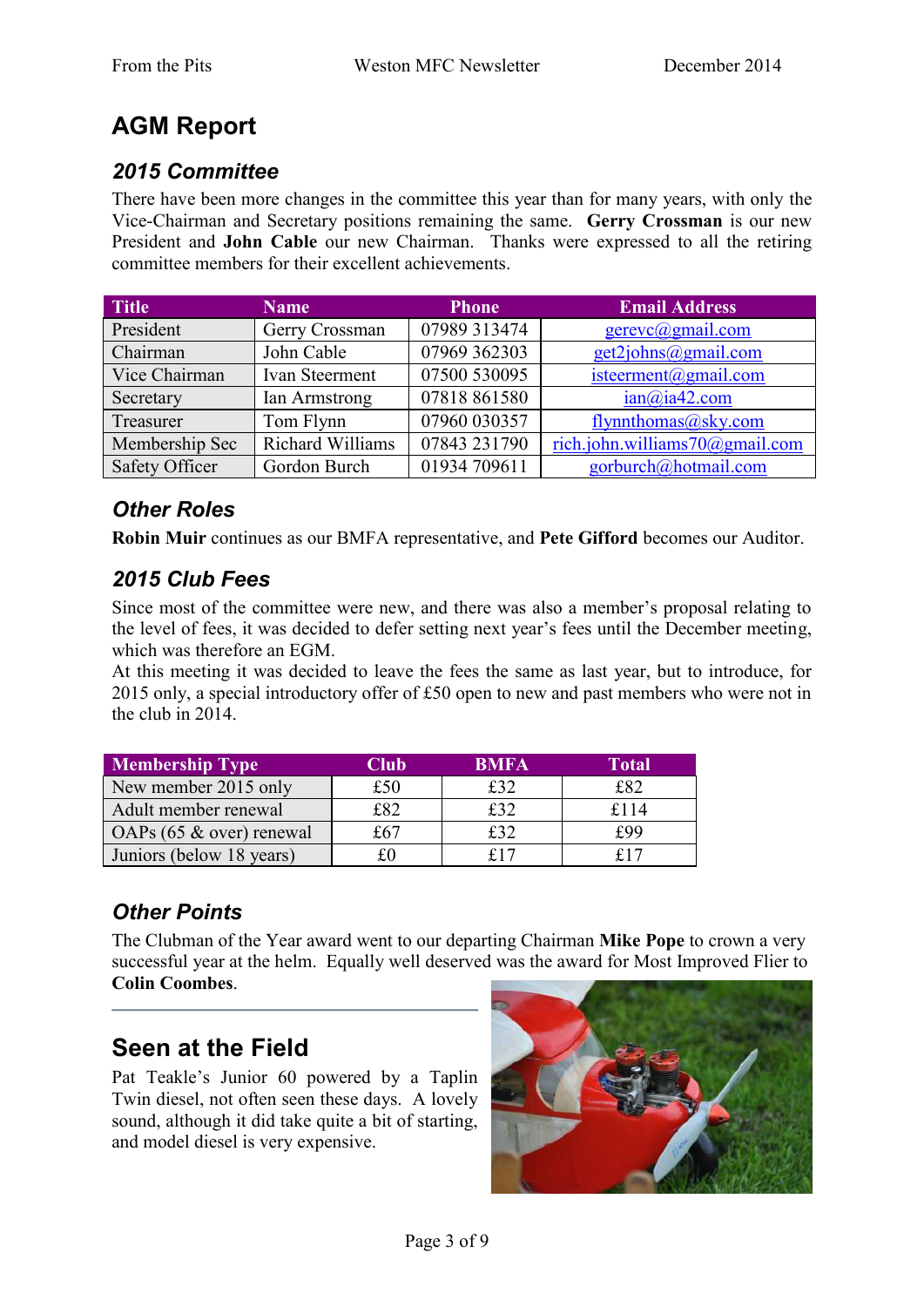### **From the Chair – an introduction from our new Chairman**

Hi playmates,

Well it's been a little turbulent getting here, but all now seems settled and the club has held together; the new crew is settling in and finding their way around their various tasks, making plans and looking for ways to enhance and improve the club's amenities, finances and safety.

We hope over the winter to make some adjustments to the way the



club operates, such as paying subs, the club meeting venue and content, competitions, model reviews, guest speakers and the forum.

I'd like to thank the members for choosing me to be your chairman and for those who don't know me I thought I'd give you a little background.

My fascination with all things mechanical goes back as far as I can remember. My father was an ex-forces Royal Engineer and my grandfather a bus mechanic for 50 years, so I guess iron & steel, oil & petrol are in my DNA.

I've always been very hands-on from an early age; model making came easy as I made cars, planes and boats from balsa, tissue, dope, model kits, mainly free flight stuff but great fun.

I left school in the early 70's at the age of 15 and started work as an apprentice at Westland Helicopters. Westland had quite a few model makers, so I soon got involved with RC gliders, fixed-wing IC trainers, combat wings and a bit of Club 20 racing. In 1979 I joined the 10th scale IC cars racing at Mendip Model Raceway for a couple of years followed by Weston Off-Road Models, racing 10th scale off-road electric buggies. I formed WORM as it was and still is known with Mark Pope (yes Mike's brother). I ran WORM for a number of years as chairman, but as my two lads got older and work circumstances changed I gave up modelling for a while as my boys' hobbies of BMX and mountain biking and then cars and motor bikes took over most of my time and spare cash.

Jump forward a while! To 2010; my boys had left home and life was a little easier, I'd become somewhat disheartened with cars and motorbikes and I was looking for a new hobby.

I found myself with a tiny little helicopter I bought off eBay After wrecking the wife's lamp shade and curtains in the lounge I had to gets some new blades for the model helicopter so I arrived at Model Discounts and that was it, I was hooked again. A v2 helicopter to start with, that was followed by some foamies, many trips to the shops, the internet, flying crashing, flying crashing etc etc . I was eventually led to the club, and as they say, the rest is history…

Some have ask why HotRod on the forum? Well that's simply a nod to a lifelong passion for those engineers who modify anything to make it faster to break records with bikes, boats, cars and planes.

Happy Landings **John Cable**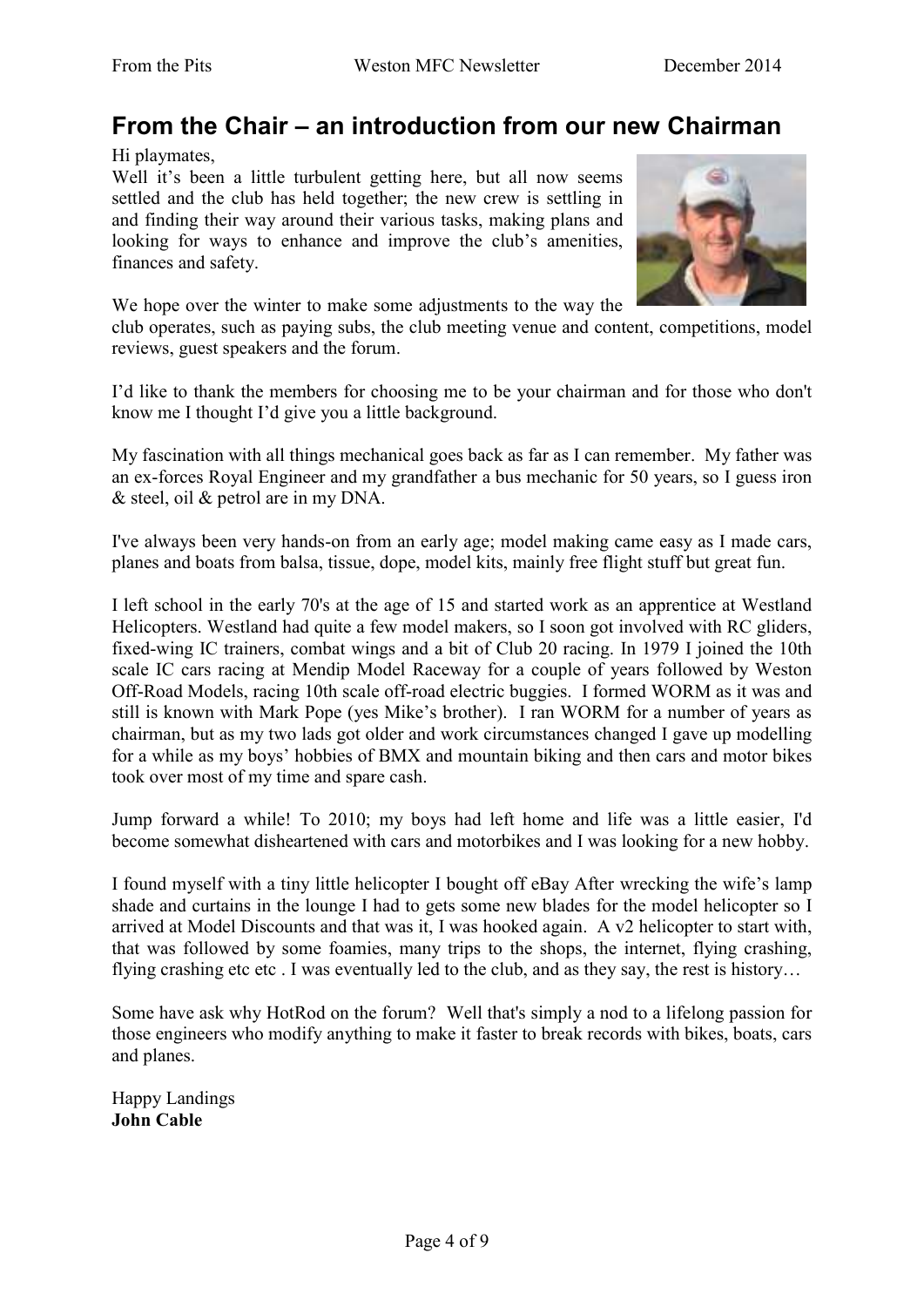# **Safety Review Dec 2014**

Hi all this is the first Safety Review since my election as Safety Officer and I feel I need to bring to your attention a couple of issues.

I recently witnessed a very large four stroke engine in the process of being run in; although restrained it was facing into the pits area. When I approached the running engine it misfired, and stopped abruptly, this launched the spinning propeller, prop nut and washer about 5 metres



towards other flyers, they could have gone anywhere. I don't want to labour the point but I think we are all aware that for safe operation we must have our prop driven aircraft restrained and facing outwards in the pits area away from other club members.

It has been noticed that a number of novice members that do not have their 'A'certificate are flying solo without being supervised. Solo flying of light electric 'slow-fly' type models of no more than 1kg weight is allowed, but anything else still requires you to have an Acertificated member standing with you.

It probably goes without me saying that when I am not present at the club site consider any committee member to be the current Safety Officer who can deal with any issues.

Finally don't forget to put your club membership card to the frequency peg board each flying visit.

#### **Future Safety improvements being considered.**

#### **Catch fencing**.

There are plans to improve the safety catch nets/hedge surrounding the Pitts, preventing rogue planes penetrating the area. (Probably open weave plastic netting roughly 1 meter high).

#### **Flight line.**

The flight lines whilst flying are not always apparent and it's very easy to stray over the car park area.

To assist in making it more obvious considerations are being given to marking the line with white poles at each end of the line possibly with further wind socks.

I will be producing a Safety Bulletin sheet on the club house notice board for all to view so please look out for that.

If you have any safety issues/concerns or suggestions please don't hesitate to contact me.

#### **Gordon Burch**

Safety Officer

### **Website**

A new feature on the Gallery page this year has been **Nostalgia Corner**, an occasional look back to some of the 12,000 photos I've taken on the flying field in the last 12 years. Despite my reputation for eagerly capturing crashes(!), the vast majority are of flying models and club scenes, and I hope the selection here represents that.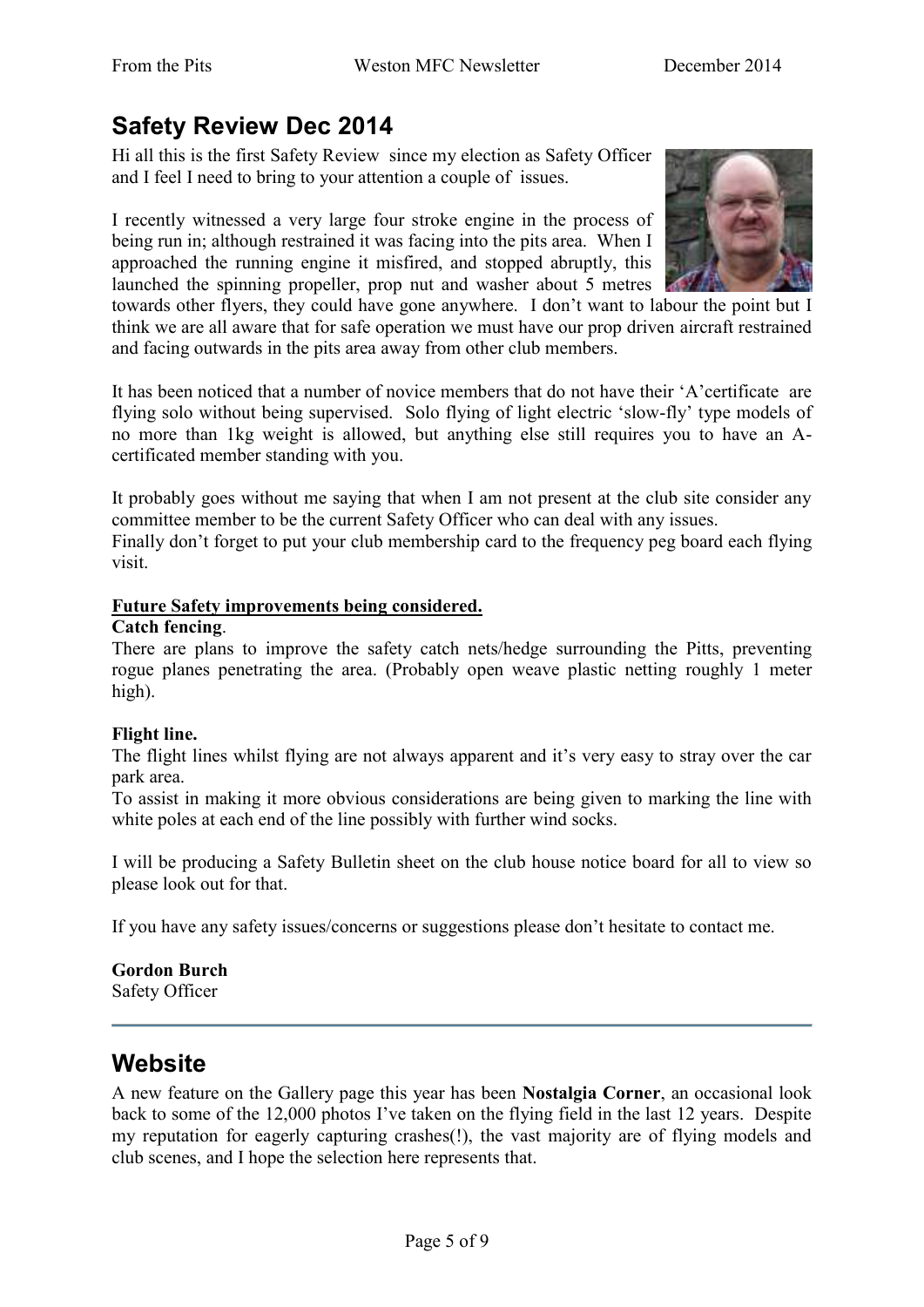# **Membership Matters**

Hi,

Firstly I would like to say a huge thank you for the show of hands at the AGM voting me in as this year's Membership Secretary. It is a great privilege to be at the front end of what I consider to be a fantastic flying club. It is always a great pleasure to be around such a decent bunch of guys and enjoying this great hobby.



For those that don't know me, I have been a member of the club for

around 2 years now. I used to fly helicopters when I first joined having flown helicopters at another club for a couple of years before that. I took my helicopter A certificate at my other club and became what I would call a reasonable sport flyer doing plane type aerobatics with my helis.

Unfortunately I was never going to be a 3D heli god like some of our fellow helicopter boys are, due to my thumbs and brain not talking to one another quickly enough and mainly the huge bank account required for the repairs required when pursuing 3D helicopter flying. After having a major incident with an expensive helicopter at the end of last year, which I had saved for, for about 6 months and more or less completely written off, I stood back and took a long hard think about whether I should continue flying these machines.

In the new year I decided to give fixed wing a try and see how I got on initially thinking I wouldn't stick it out. I used to fly fixed wing with my father when I was a teenager, but this was many moons ago and long forgotten.

I bought a foamy Riot and gave it a shot. The transition from helicopter to fixed wing was fairly straight forward and I soon found myself truly enjoying the hobby again. Fixed wing is far more relaxing and thus this is making me progress much faster than I ever did with the helicopters.

I then took my A test about 6 months after starting fixed wing and passed. I now have a pretty decent fleet of planes and enjoy flying each and every one of them more and more each time I fly.

Now with regards to my new role within the club. I am not new to committee business. Before I started flying models I used to be in to parakarting (Large 3 wheel sand buggies powered by big foil kites up to 16m squared blatting along huge beaches at 60mph with no breaks) I did this for about 10 years. I used to belong to the local club, Wind and Wheels where I used to partake in racing both locally and nationally. I was in the top 10 in the UK and represented my country in Europe so the sport took me far and wide visiting some stunning locations. As well as the racing side I was heavily involved in the committee both for the local club and at times on the national racing scene. So I hope to bring that experience to WMFC as a committee member.

I feel passionate about this club and want to help in its smooth running where ever possible. I would have taken any role in order to help out but Membership Secretary is where I am. I want to continue on from my successful predecessor, **Pete Richards** and hope I can do the job equally as well as he did for many years before me. Hopefully I can bring in a few new ideas along the way and hope you guys like them. I will be looking at organising some fun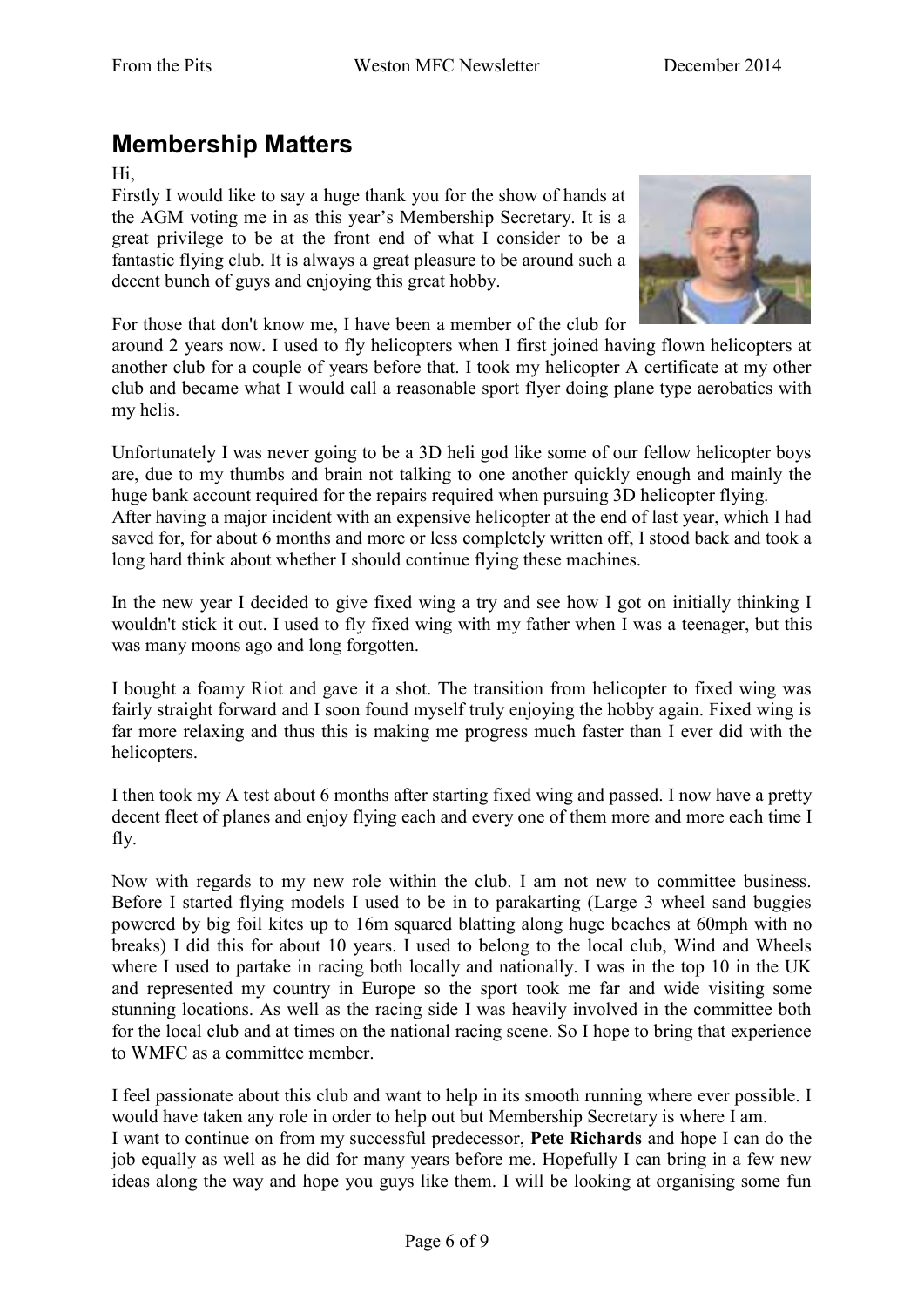flies in the new year for the spring and summer, hopefully with some sponsorship from some shops. Would be great to have a few prizes up for grabs.

So, that's me. I hope 2015 is a great year for our club and I can't wait to help making it fun for everyone at the field.

Finally I would like to say a massive thank you to all the people both on and off the committee, past and present, who have made this club what it is today. Cheers,

**Rich Williams**

## **From the Workshop**

### *Lightning Pusher Jet*

Despite having at least 4 unfinished models in the workshop, I'm afraid I've started another one. This is another Depron model, an English Electric Lightning pusher jet. It's slightly larger than my Bandit, but I think I can keep the weight down enough so that a slightly larger motor will give adequate power.

It's scratch-built, starting from a 3-view scaled up to the right size; 1m (39") long and 732mm (29") span. I hope to glass it with lightweight glass cloth and Poly-C for durability, but if weight is an issue I will leave it uncovered and just paint the Depron.

I'm trying out some lightweight construction techniques seen on some of the RCWorld forums. First the horizontal and vertical profiles are cut out and formers are added. Then almost everything has holes cut in it to save weight before the structure is skinned. So on this model I'm using 6mm profile and formers, and then skinning with 5mm Depron.





Much patience is required when cutting the holes as there are rather a lot... Each 18mm hole removes just  $1/16^{th}$  of a gram, but as they say, every little helps!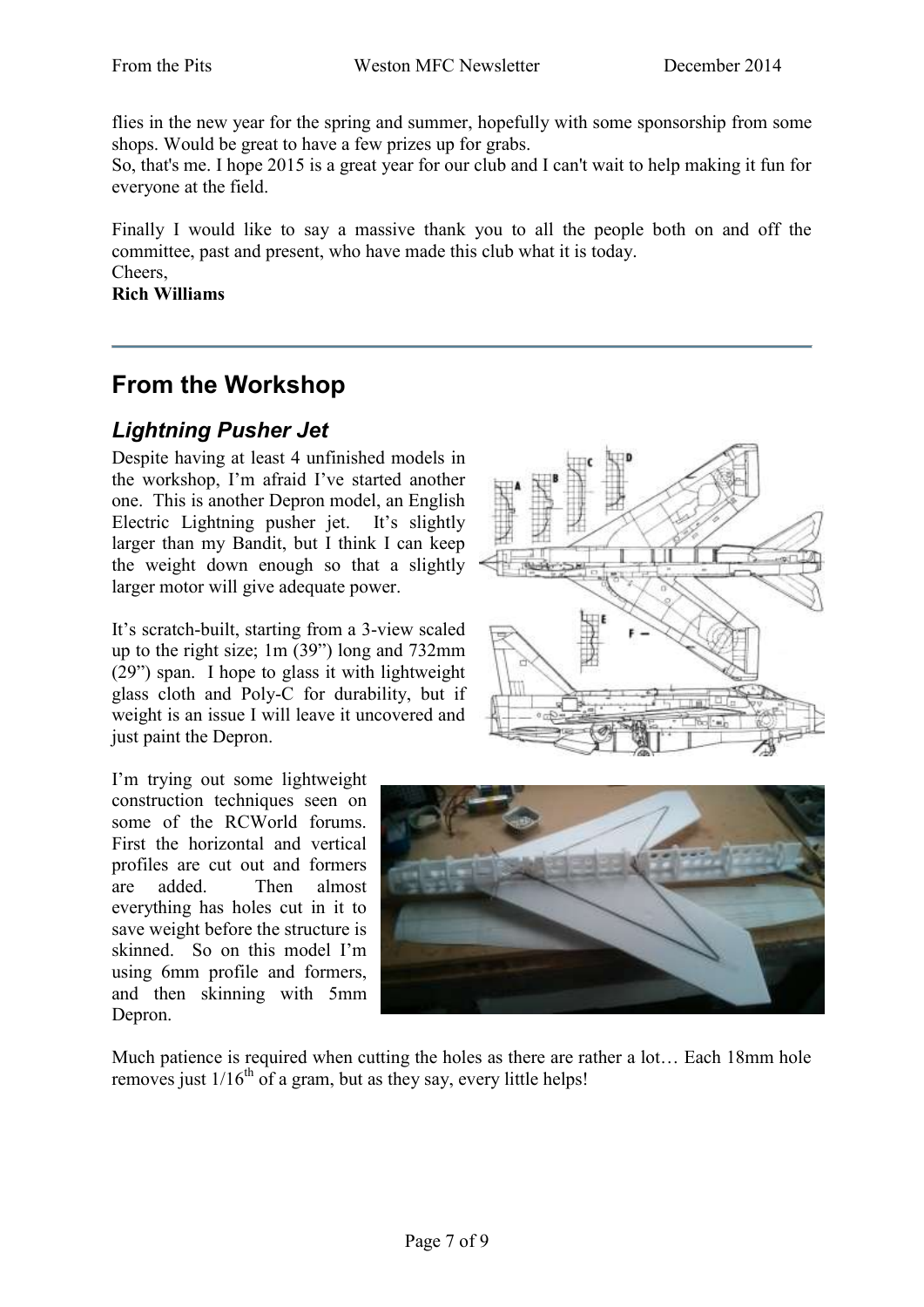The Lightning fuselage is a relatively simple shape in that the top and bottom are semicylindrical and the sides are flat, apart from slight tapers at the nose and tail. The method for

bending the 5mm skin is again borrowed from the Internet. The panel is cut to size, brown parcel tape is applied to the outside and the panel is bent over a tube as shown, the tape prevents cracking. Using this method the Depron can be bent right back on itself, into quite tight curves.

As the wings are quite long and are just 6mm sheet, I've used two 6mm carbon-fibre tubes to give extra stiffness. One of these is also used to hide the aileron servo wires as the servos are right out at the wing tips.







To make all those holes I made a sharpened tube with springloaded plunger to quickly get the cut-outs out!





As the CG position is not obvious, I've done some calculations and also made a simple profile 'chuck'glider' as a check.

At the time of writing the wings are done and I'm just starting to skin the fuselage top. More progress reports on the Forum!